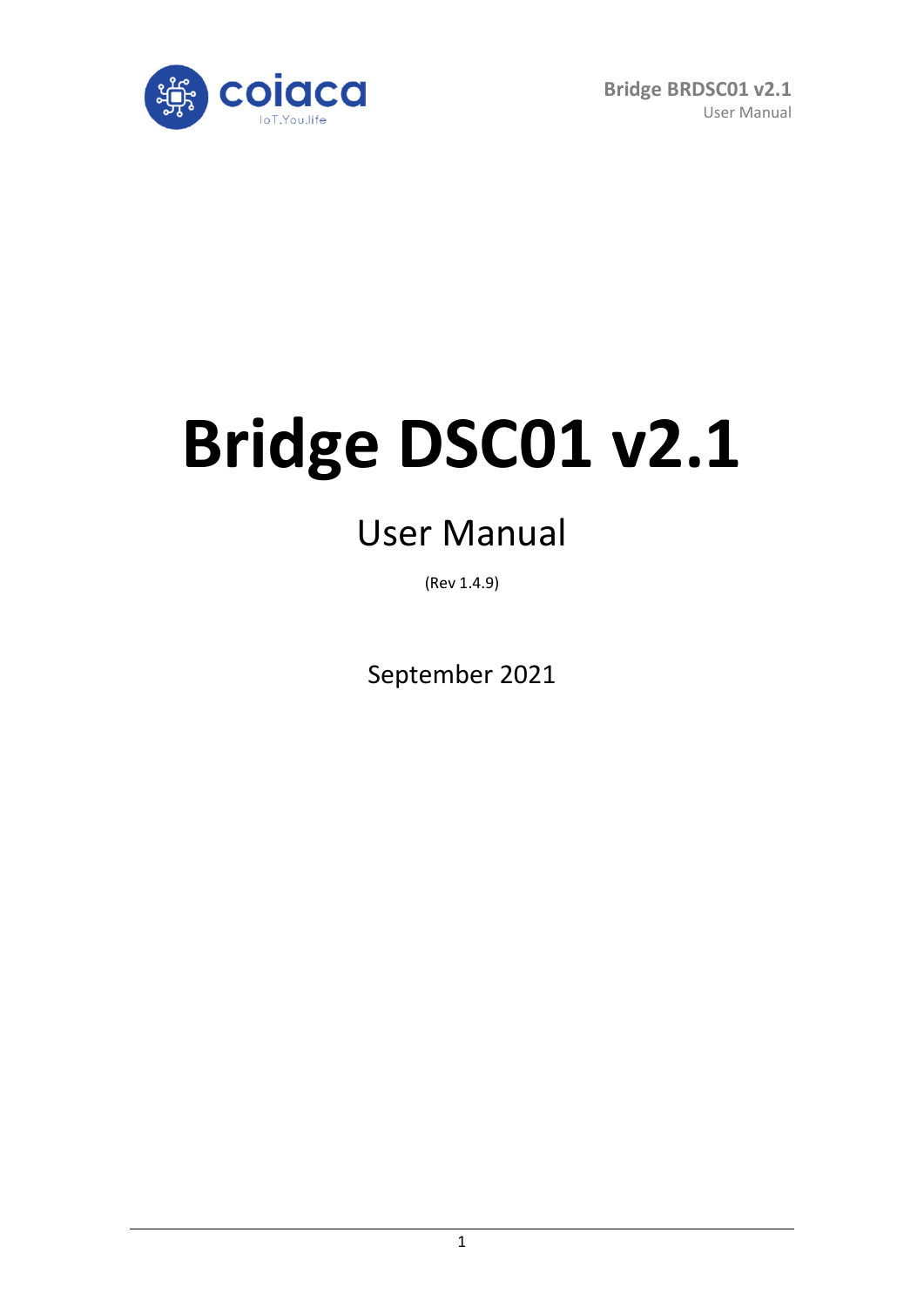

**Bridge BRDSC01 v2.1** User Manual

# This page was intentionally left blank

2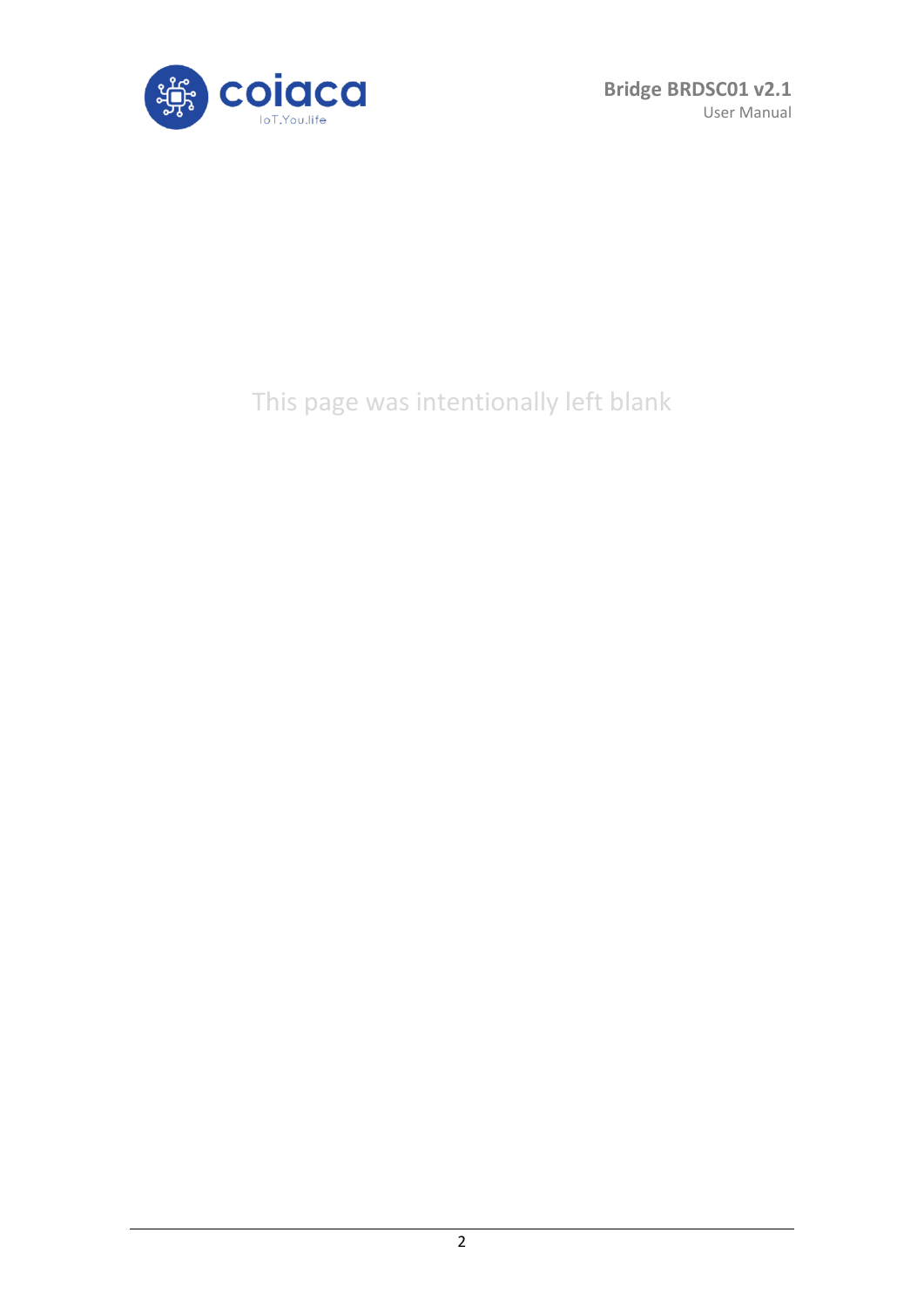

# <span id="page-2-0"></span>Content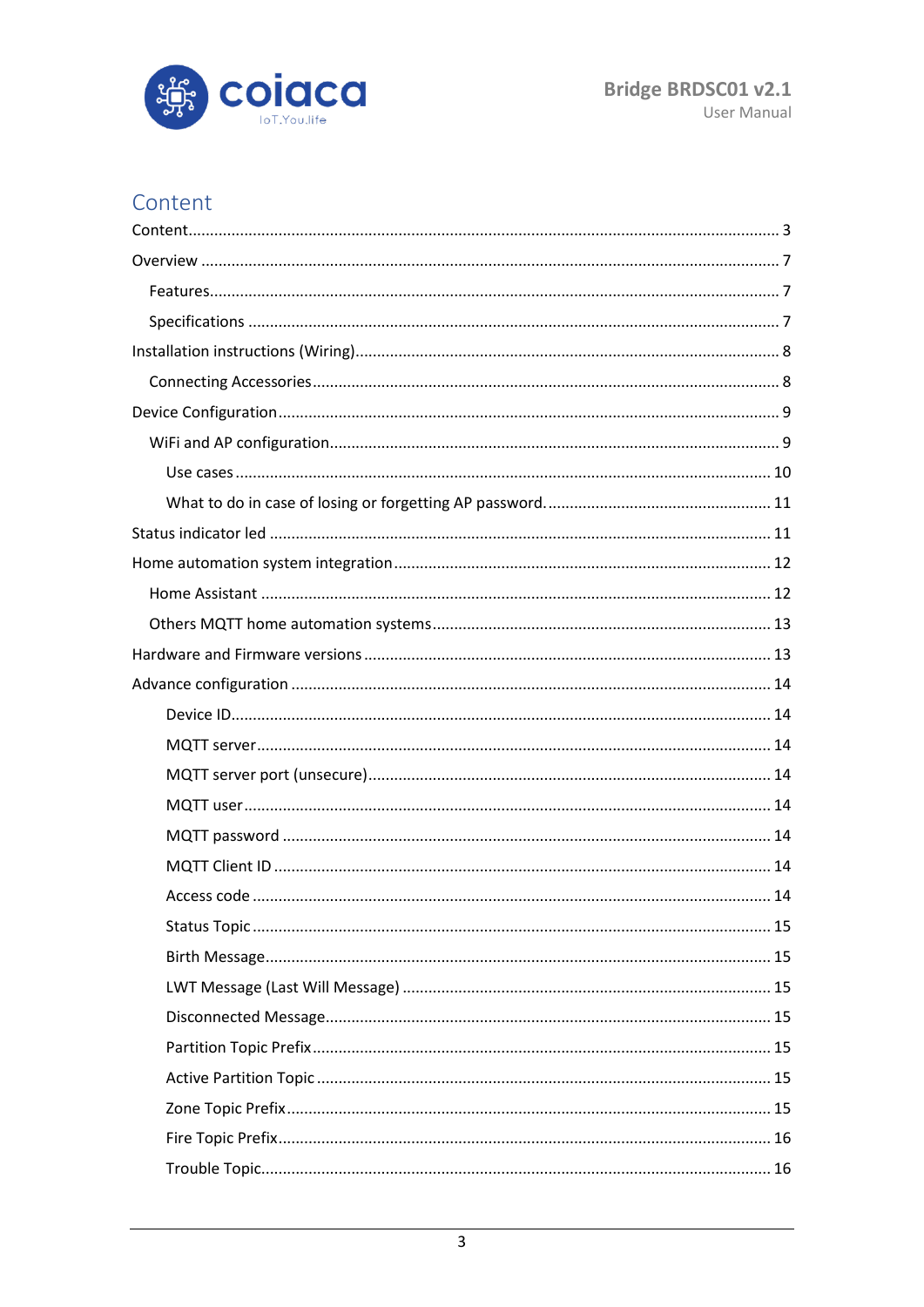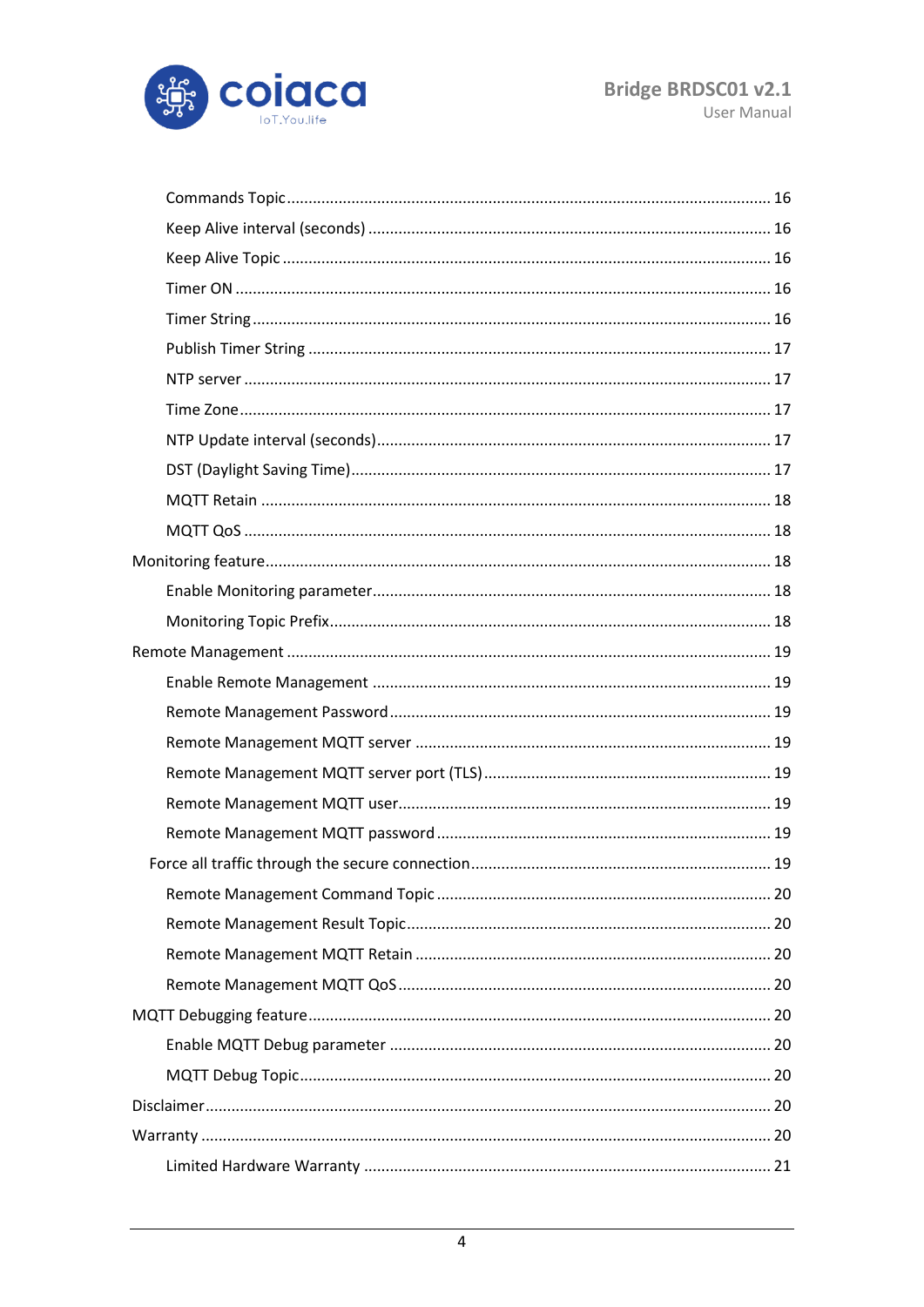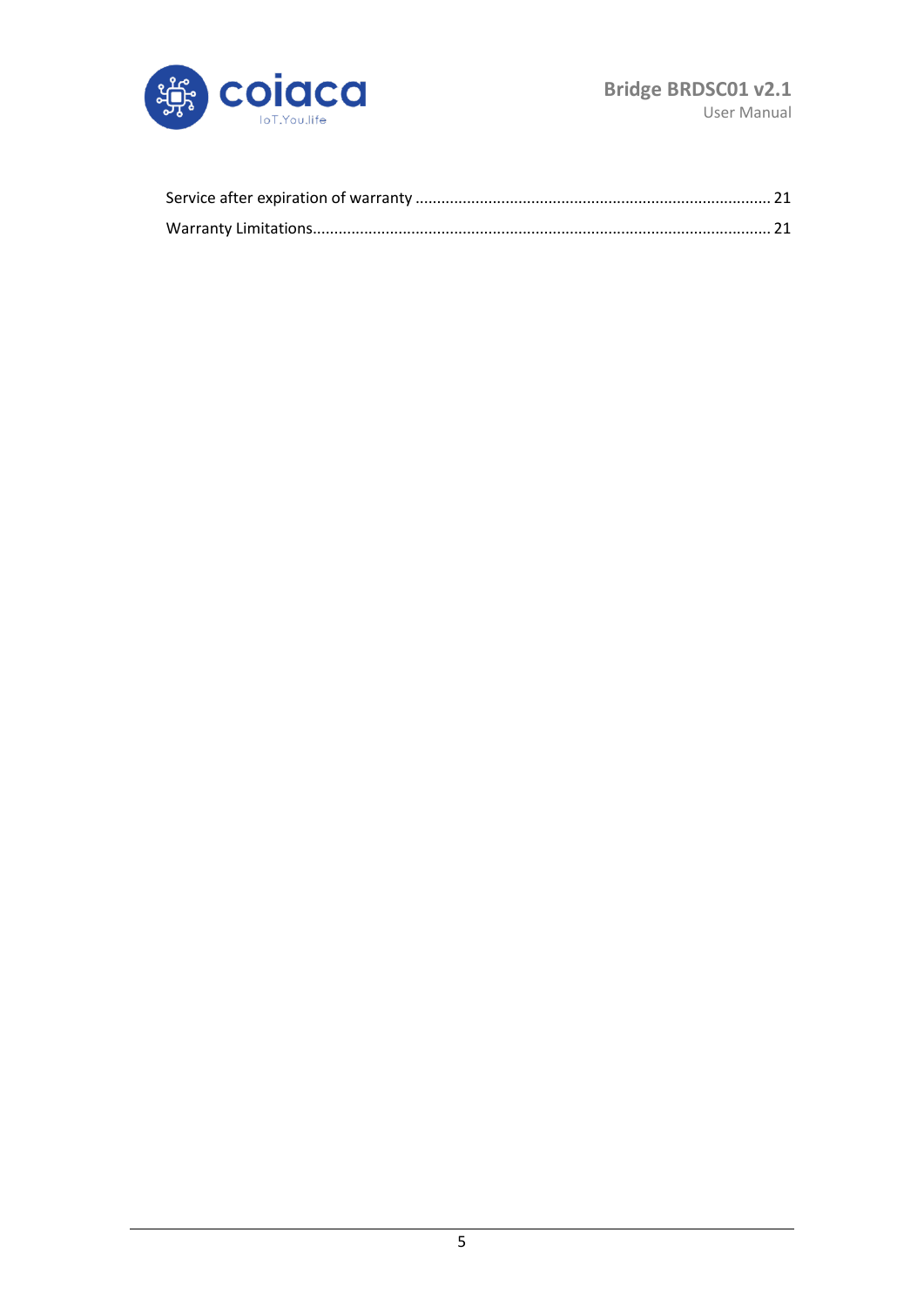

**Bridge BRDSC01 v2.1** User Manual

# This page was intentionally left blank

6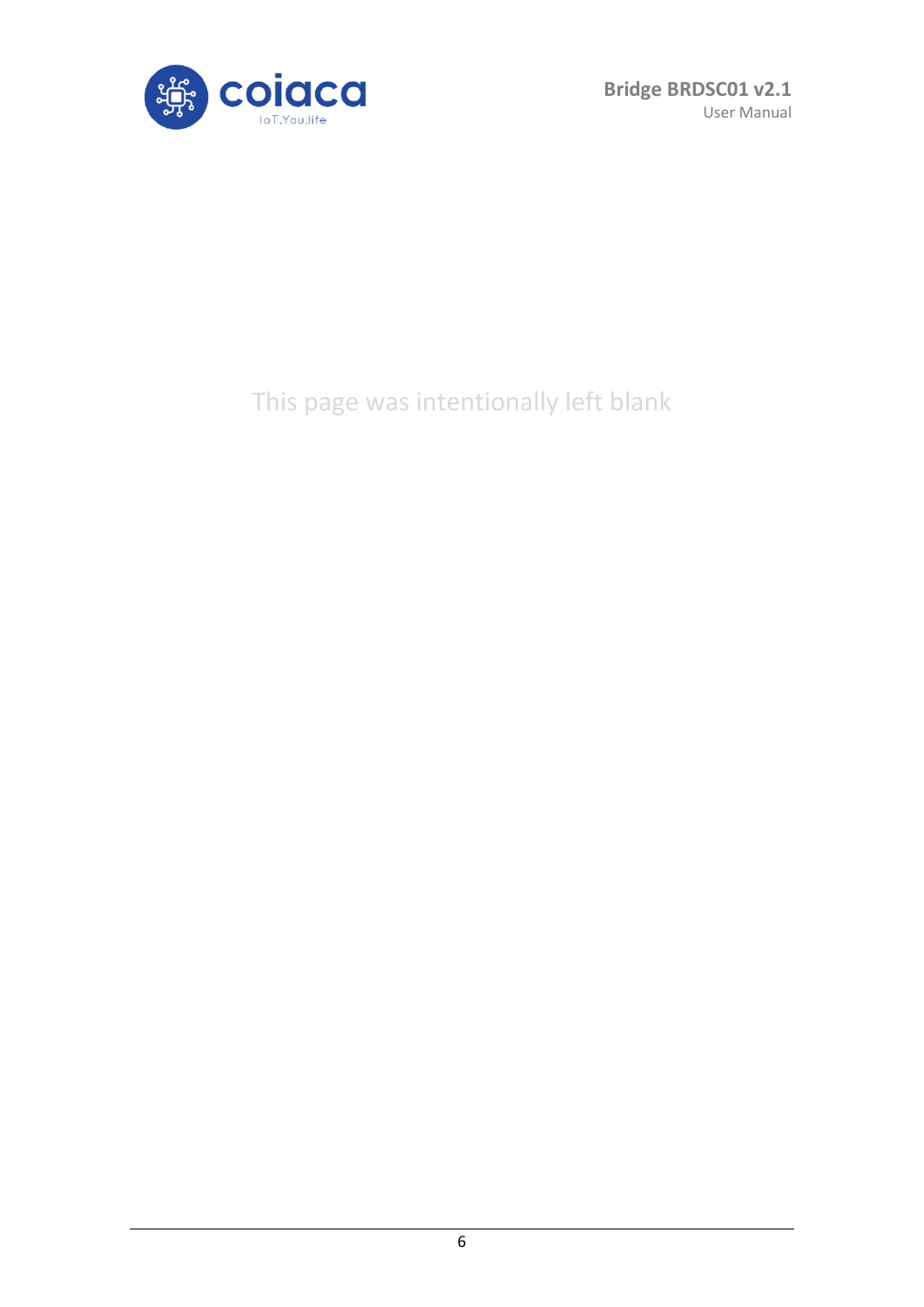

## <span id="page-6-0"></span>Overview

Coiaca **BRDSC01 v2.1** is an interface that allows DSC PowerSeries security systems to be controlled from any mobile or web application and to be easily integrated to automation systems that support MQTT protocol.



Hardware version

#### <span id="page-6-1"></span>Features

- 1-8 partition status tracking of armed, disarmed, triggered and fire states
- Trouble status tracking
- 1-64 zones status tracking
- Enables writing keys to the panel for partitions 1-8
- Super easy wiring
- 2 digital PINs for connecting accessories.
- In circuit programing connectors
- TLS for secure communication channel
- Connection status indicator led
- WiFi password recovery button
- Remote Management
- Monitoring feature
- MQTT remote debug feature

#### <span id="page-6-2"></span>Specifications

- Dimensions: 75mm x 38mm x 20mm
- Power Supply: DC12V from alarm system.
- Wireless standard: WiFi 802.11 b/g/n
- Antenna built in +19.5dBm output power in 802.11b mode
- Security Mechanism: WEP/WPA-PSK/WPA2-PSK
- Protocols: MQTT (with Birth message and LTW support for availability status)
- TLS version: 1.2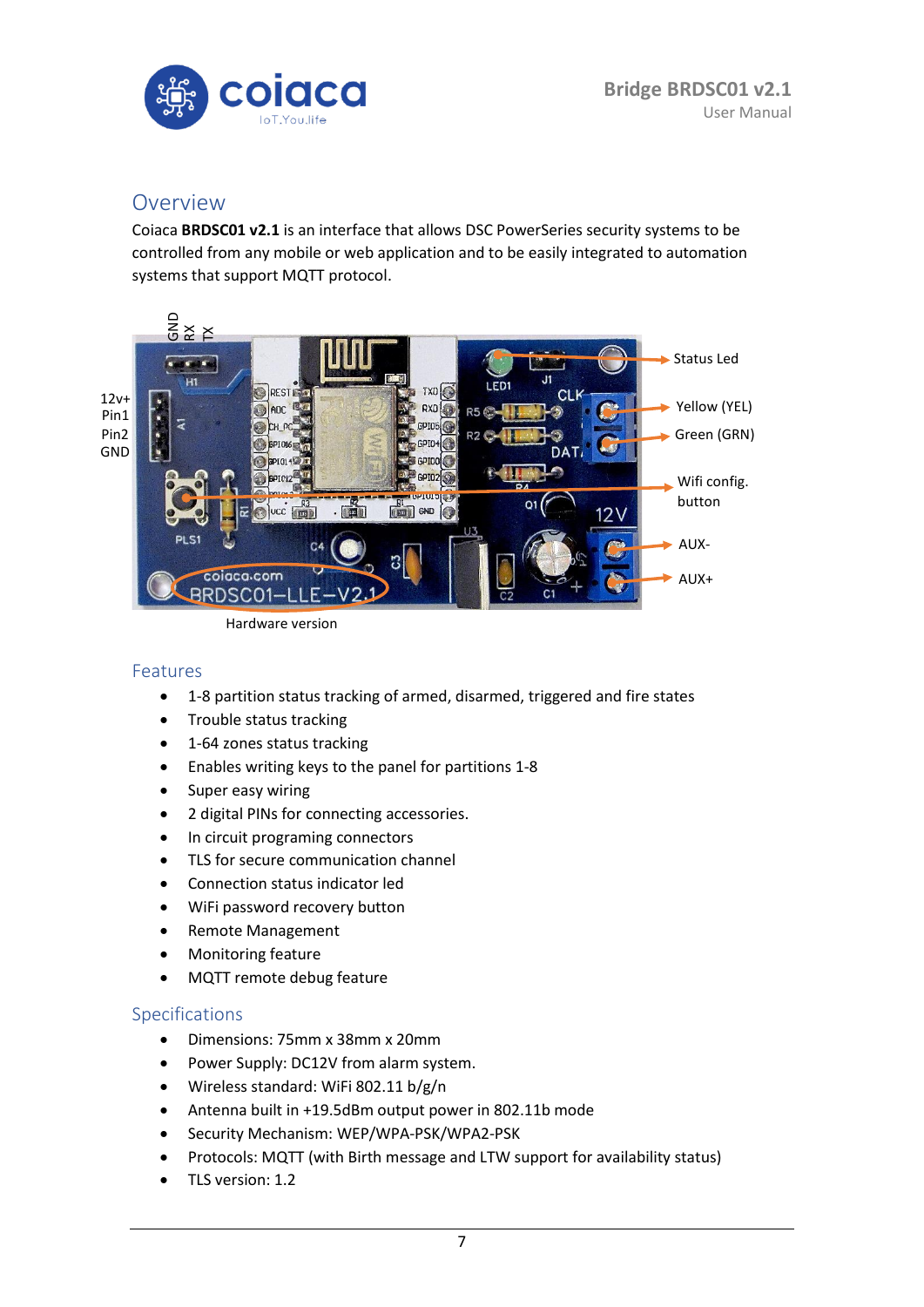

- Current Consumption (typical): 115mA average, 500mA peak
- Operating Temperature: 0ºC-40ºC(32°F-104°F)

# <span id="page-7-0"></span>Installation instructions (Wiring)

Connecting the bridge to the alarm system y very simple. Using four wires make the following connections:



- The **CLK** terminal on the bridge to the **YEL** terminal on the alarm panel.
- The **DATA** terminal on the bridge to the **GRN** terminal on the alarm panel.
- The **+** terminal on the bridge to the **AUX+** terminal on the alarm panel.
- The **-** terminal on the bridge to the **AUX-** terminal on the alarm panel.

*Probably, the terminals on the panel are already in use. Don´t disconnect the connected wires, just add the new ones from the bridge to the terminals.*

Because of the low voltage on the terminals, there is no risk of electric shock but while touching the wires, the alarm system could be triggered due the anti-vandalism mechanism. If this happen just disarm the system by entering the code on any keyboard.

If your alarm system is being monitored, be prepared to receive a contact from your monitoring service provider, in case alarm system is triggered. Other option is to put the monitoring service provider in aware of the installation beforehand, to make him dismiss the event.

#### <span id="page-7-1"></span>Connecting Accessories

12v can be supplied from the alarm system through the device and digital Pins 1 and 2 can be used to connect external accessories to be controlled by de device.

The way the pins are controlled depends on the firmware version. Please refer to the online documentation on coiaca.com to get the reference accordingly.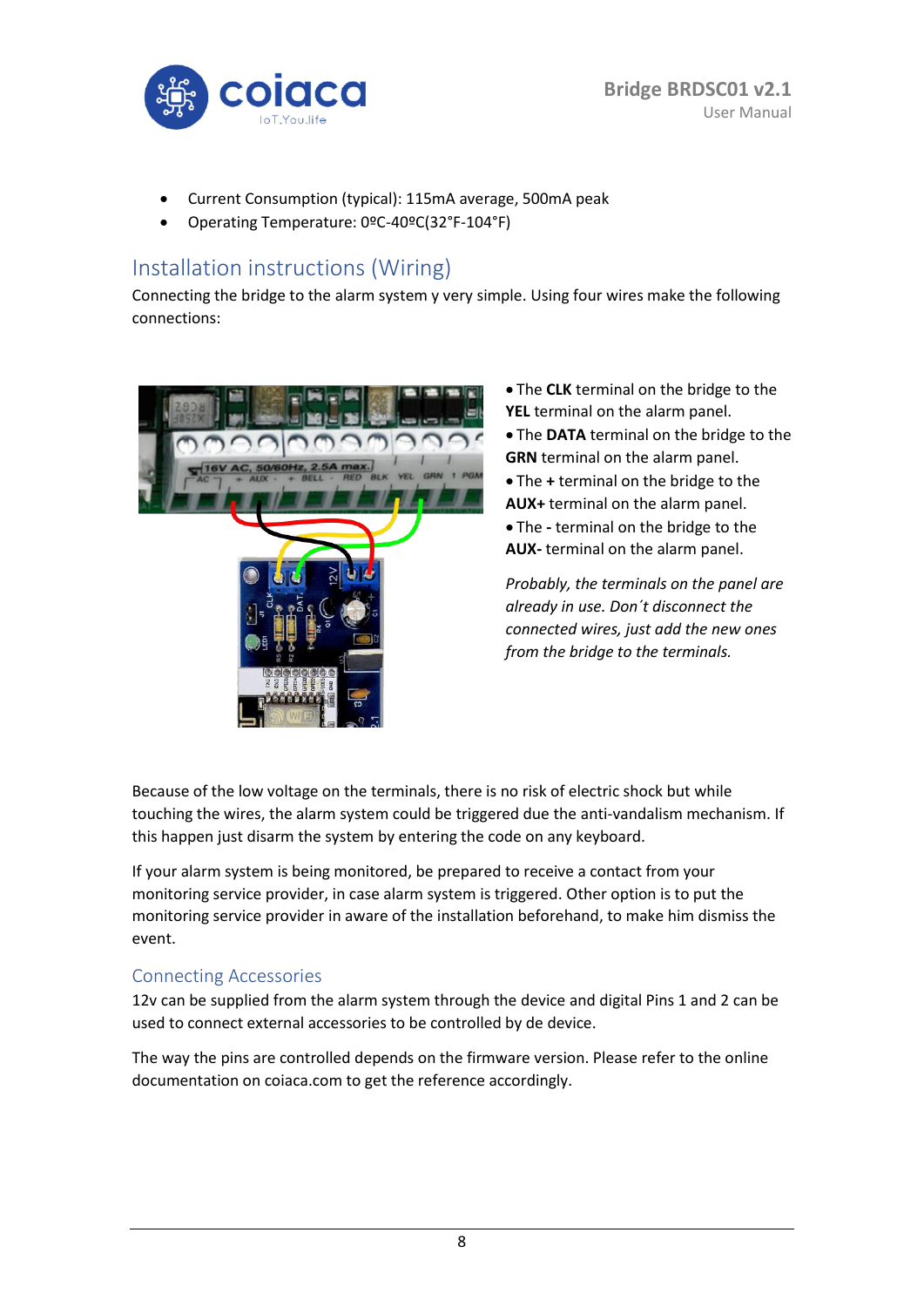

# <span id="page-8-0"></span>Device Configuration

#### <span id="page-8-1"></span>WiFi and AP configuration

Every time device starts will be on AP mode (Access Point) for 30 seconds allowing clients to connect directly to make the configuration. Also, when no WiFi network is configured, or the configured network is unavailable, the device will listen for connections as AP.

- Search for available Wi-Fi networks.
- Connect to a network with SSID like coiacaxxxxxxxx (where xxxxxxx is the deviceID of your device)
- Use configured password to connect. If device is new, you will find the password on the label sticked on the device. If you don´t know the current password, see below.

| <b>◎ ◎ ▼<u>n a</u></b> 48% 20:51<br>ጩ |                                                                                                                                         |  |  |
|---------------------------------------|-----------------------------------------------------------------------------------------------------------------------------------------|--|--|
|                                       | Wi-Fi                                                                                                                                   |  |  |
|                                       | Cambiar a datos móviles<br>Cambiar automáticamente a datos móviles<br>cuando la conexión no esté disponible a través<br>de la red Wi-Fi |  |  |
| <b>REDES WI-FI</b>                    |                                                                                                                                         |  |  |
| Ø                                     | 7mil300<br>Conectado                                                                                                                    |  |  |
|                                       | cojaca-XXXXXXXXXX<br>Sin acceso a Internet, no se volverá a conectar<br>automáticamente.                                                |  |  |



Once connected, a welcome page will show up. Click or tab on "Config" to enter configuration page.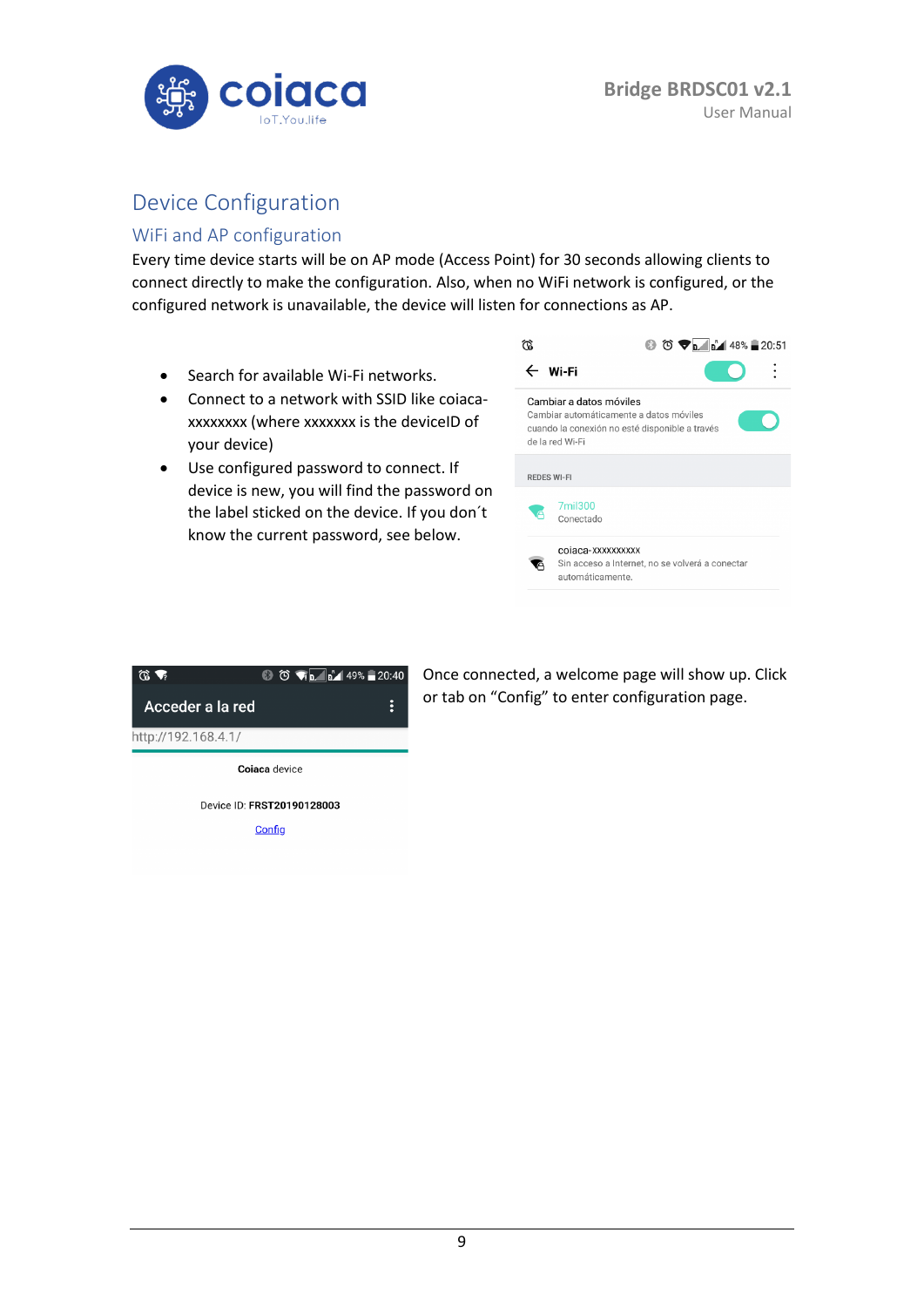

Enter or edit the following parameters

- **Device Name**: is the SSID name that the device will show when acting as AP (Access Point)
- **AP password:** is the key to connect to the device when acting as AP to be configured. (It's mandatory to set this parameter if device is new. Fill and remember or save it in a safe place.)
- **WiFi SSID**: Is the name of the WiFi network the device will connect through.
- **WiFi password**: Is the password key of the WiFi access point.

| $\circledcirc$   |  | <b>8 6 7 2 2 4 51% 20:28</b> |  |
|------------------|--|------------------------------|--|
| Acceder a la red |  |                              |  |

http://192.168.4.1/config

#### **Coiaca device configuration**

| <b>Device Name</b> |  |
|--------------------|--|
| AP password        |  |
| WiFi SSID          |  |
| WiFi password      |  |
| Device ID          |  |
| FRST20190128003    |  |

Scroll down to the bottom of the page and click on "**Apply**" button to save the changes. The device will restart.



From now onwards, the device is configured to use the specified WiFi connection (WiFi SSID and WiFi password) and will connect to servers specified on the same config page. Configure servers accordingly to your needs or leave the default parameters to allow the device to be configured remotely later.

#### <span id="page-9-0"></span>Use cases

- 1. **You turn your Coiaca device on for the first time**: It turns into AP (access point) mode and waits for you to connect. For the first connection the default factory password (printed on the label sticked on the device packaging) is requested. When you connect to the AP, your device will likely automatically pop up the configuration portal page. (a Captive Portal.) with a web interface to set up your local network, and other configurations. When configuration is done, you must disconnect from AP. Then, the device detects that no one is connected, and continues with normal operation.
- 2. **WiFi configuration is changed (or device is moved to another location with a different network)**: When the device cannot connect to the configured WiFi, it falls back to AP mode, and waits for you to change the network configuration. When no configuration was made, then it keeps trying to connect with the already configured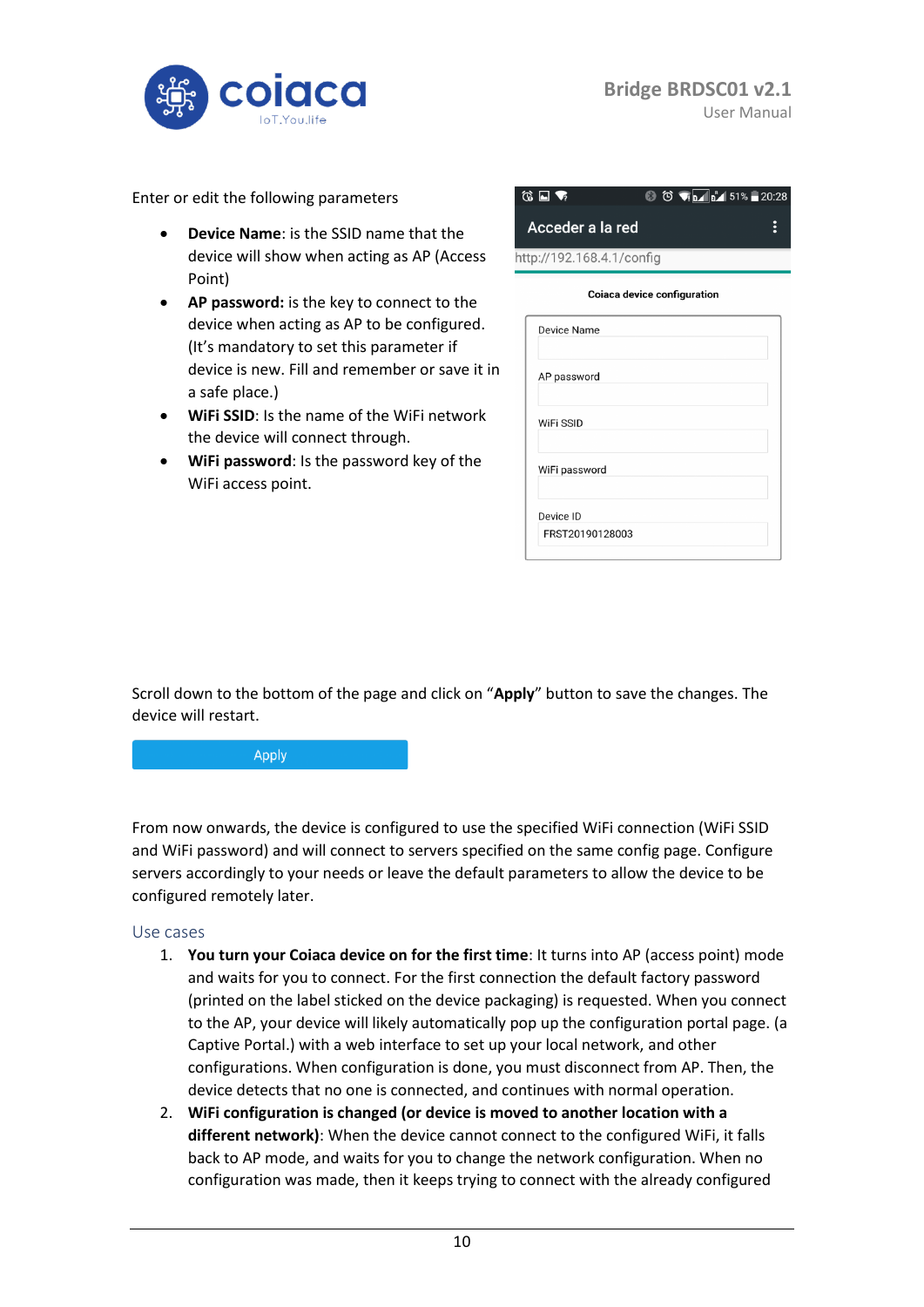

settings. The device will not switch off the AP while anyone is connected to it, so you must disconnect from the AP when finished with the configuration.

- 3. **You want to connect to the AP to configure but have forgotten the configured AP WiFi password you set up previously**: The device can be forced to start in AP mode with the default password shipped from factory, usually printed on a label sticked on the product packaging, instead the last configured one. For doing so, follow the steps described below on "*What to do in case of losing or forgetting AP password*" (From this point onwards operation continues as Case 1)
- 4. **You want to change the configuration before the device connects to the Internet**: The device always starts up in AP mode and provides you a 30 seconds time frame to connect to it and make any modification to the configuration. You must use the password configured on Case 1 to connect. While anyone is connected to the AP (provided by the device) the AP will stay on until the connection is closed. So, take your time for the changes, the device will wait for you while you are connected to it.
- 5. **You want to change the configuration at runtime**: Coiaca devices keeps the config portal up and running even after the WiFi connection is finished. You can connect to the device while connected to the same network entering the device IP address on any browser. In this scenario you will be prompted to enter username "admin" and the password (already configured) to enter the config portal. Note, that the password provided for the authentication is not hidden from devices connected to the same WiFi network. You might want to force rebooting the device to apply your changes and make them persistent.

#### <span id="page-10-0"></span>What to do in case of losing or forgetting AP password.

If you lose or forget the AP password you have configured, you won´t be able to access the devices configuration. In this case, the device can be forced to start in AP mode with the default password shipped from factory, usually printed on a label sticked on the product case, instead the last configured one.

- Disconnect the AUX+ wire
- Press the Wifi configuration button
- While pressed, reconnect the AUX+ wire, and then release the button. (Help from a third hand or a clamp could be needed to reconnect the wire while keeping the configuration button pressed)

After connecting the AUX+ wire, the device will start asking for the default credentials.

## <span id="page-10-1"></span>Status indicator led

This device has a led that represent the connection status.

- **Fast blink**: The device is in AP mode with default factory password waiting to be configured.
- **Fast blink, but mostly on**: The device is in AP mode, waiting for eventual configuration changes (password configured by user must be used).
- **Normal blinks**: Device is attempting connection to the configured WiFi network.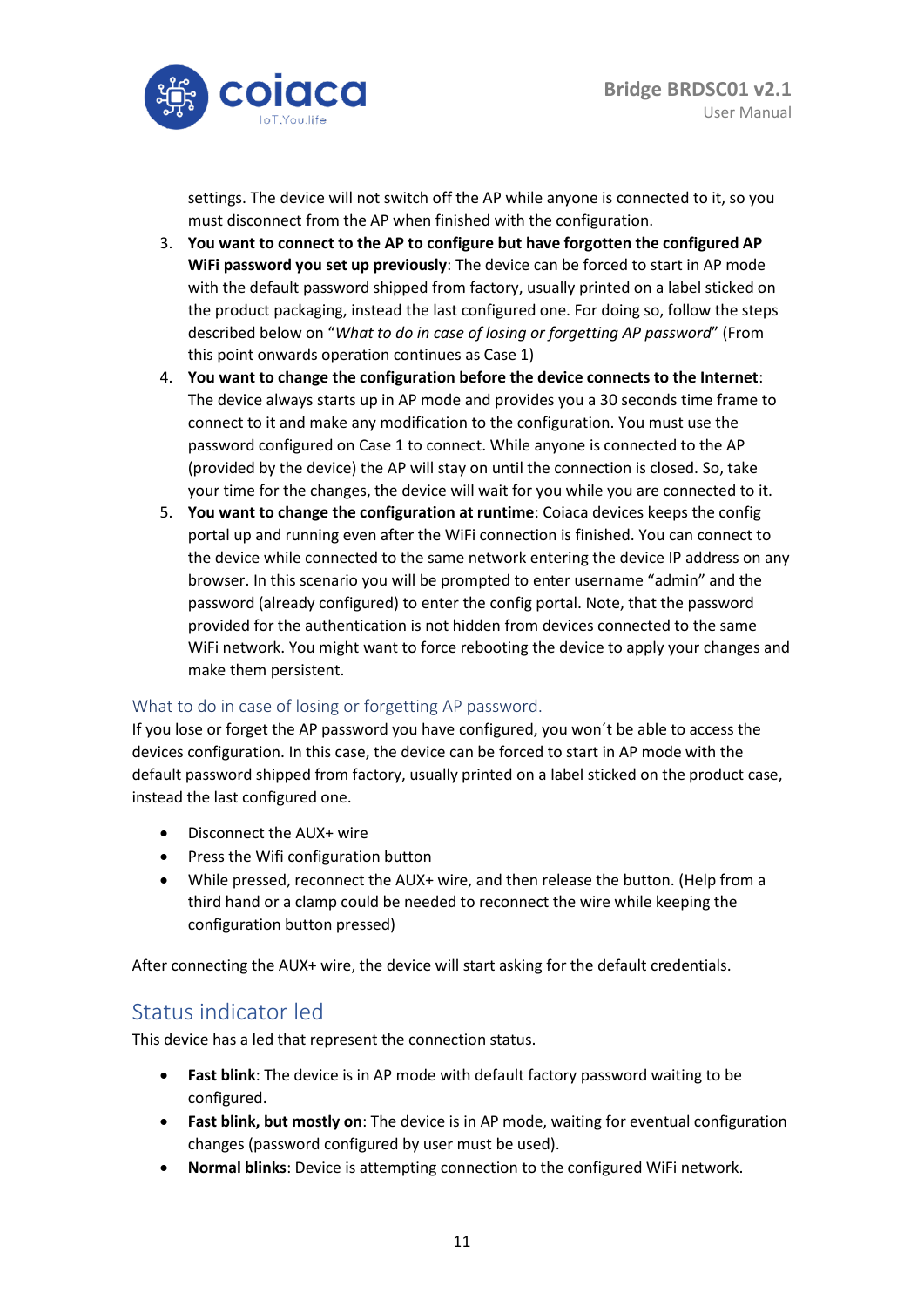

• **Mostly off with rare rapid blinks**: The device is connected to WiFi and is performing normal operation.

## <span id="page-11-0"></span>Home automation system integration

Coiaca **Bridge BRDSC01 v2.1** can be easily integrated to any home automation system that supports MQTT protocol.

MQTT broker, topics and some payloads can be configured by the user to integrate the device according to the system of preference.

#### <span id="page-11-1"></span>Home Assistant

MQTT, MQTT Alarm Control Panel and Binary Sensor components are used to integrate Coiaca **BRDSC01 v2.1** to Home Assistant.

An MQTT broker needs to be already installed and configured on Home Assistant. As an example, the configuration file *configuration.yaml* should include the following:

For every partition a platform should be configured under alarm\_control\_panel component:

alarm\_control\_panel:

```
 - platform: mqtt
  name: "Partition 1"
 state_topic: "DSC01xxxxxxxxxx/Partition1"
command_topic: "DSC01xxxxxxxxxx/cmd"
 availability_topic: "DSC0xxxxxxxxxx/Status"
  payload_disarm: "1D"
  payload_arm_home: "1S"
  payload_arm_away: "1A"
 - platform: mqtt
  name: "Partition 2"
state_topic: "DSC01xxxxxxxxxx/Partition2"
 command_topic: "DSC01xxxxxxxxxx/cmd"
  availability_topic: "DSC010000000001/Status"
  payload_disarm: "2D"
  payload_arm_home: "2S"
  payload_arm_away: "2A"
```
And for displaying zone status, a binary sensor should be configured for each zone:

binary\_sensor: - platform: mqtt name: Trouble state\_topic: "DSC01xxxxxxxxxx/Trouble" device\_class: "problem" payload\_on: "1" payload\_off: "0"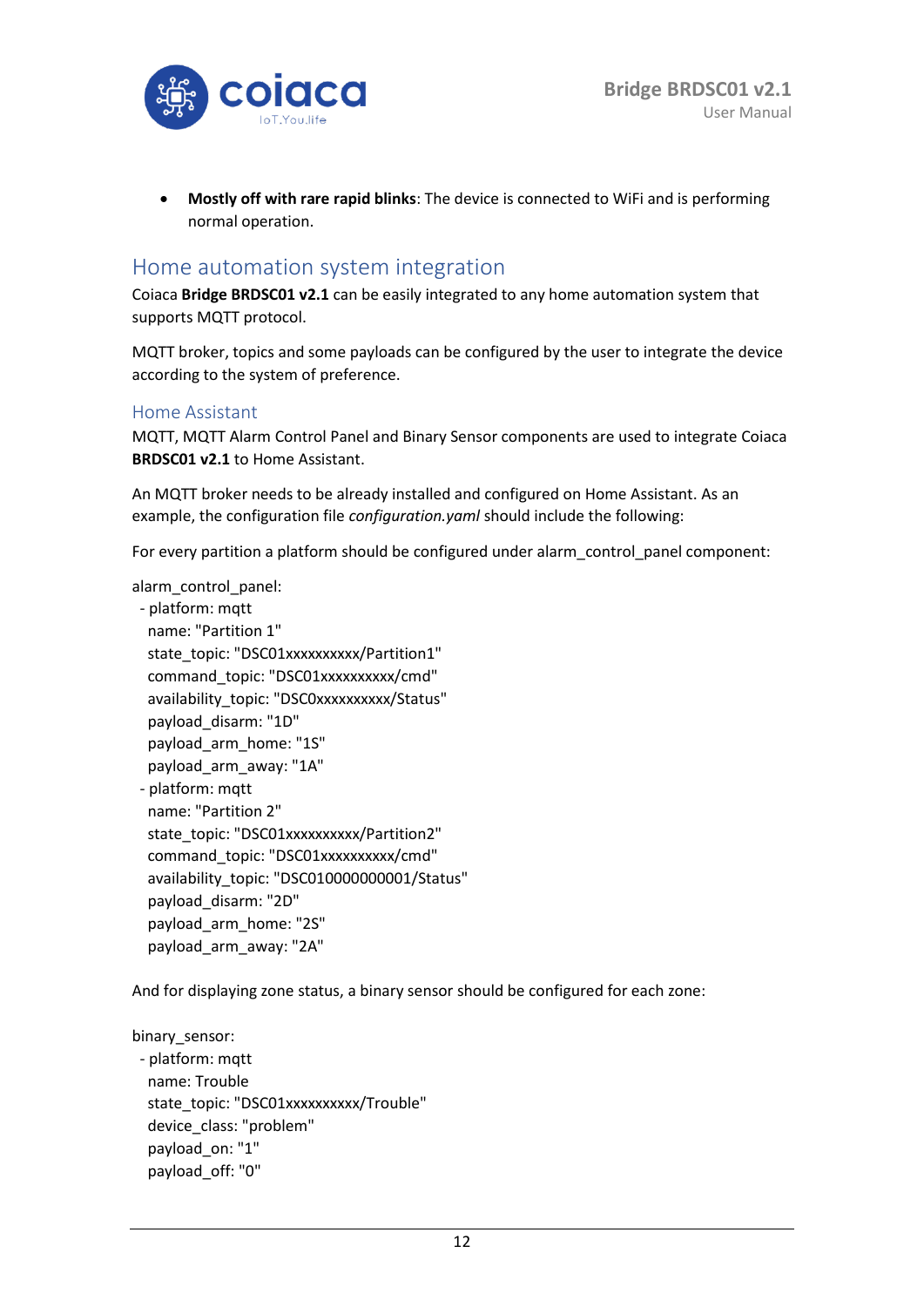

 - platform: mqtt name: Main Door state\_topic: "DSC010000000001/Zone1" device\_class: "door" payload\_on: "1" payload\_off: "0" - platform: mqtt name: IRP Living Room state\_topic: "DSC01xxxxxxxxxx/Zone2" device\_class: "motion" payload\_on: "1" payload\_off: "0"

Depending on the used interface on Home Assistant *groups.yaml* or *lovelace.yaml* files may need to be updated in order to display components.

Additionally, an access code needs to be configured to use the MQTT Alarm Control Panel component. See "Access Code" on "Advance Configuration".

#### <span id="page-12-0"></span>Others MQTT home automation systems

This device can be integrated with any application or system that supports MQTT protocol. Most known systems are Home Assistant, OpenHab and Hubitat.

Refer to the application or automation system documentation to know how to configure MQTT options.

# <span id="page-12-1"></span>Hardware and Firmware versions

If knowing the hardware version of the device is needed, it can be found printed on the board. Refer to me image on the overview section of this document to know where to find it.

The firmware version the device was shipped from factory with, can be found on the printed label sticked on the packaging of the product or can be queried by scanning the QR code.

Since firmware can be updated, the current one could differ from the one originally shipped from factory. If the current firmware was officially provided by Coiaca, its version can be found on the config screen when connecting to the device via Wifi, on AP mode, at the bottom, next to the APPLY button.

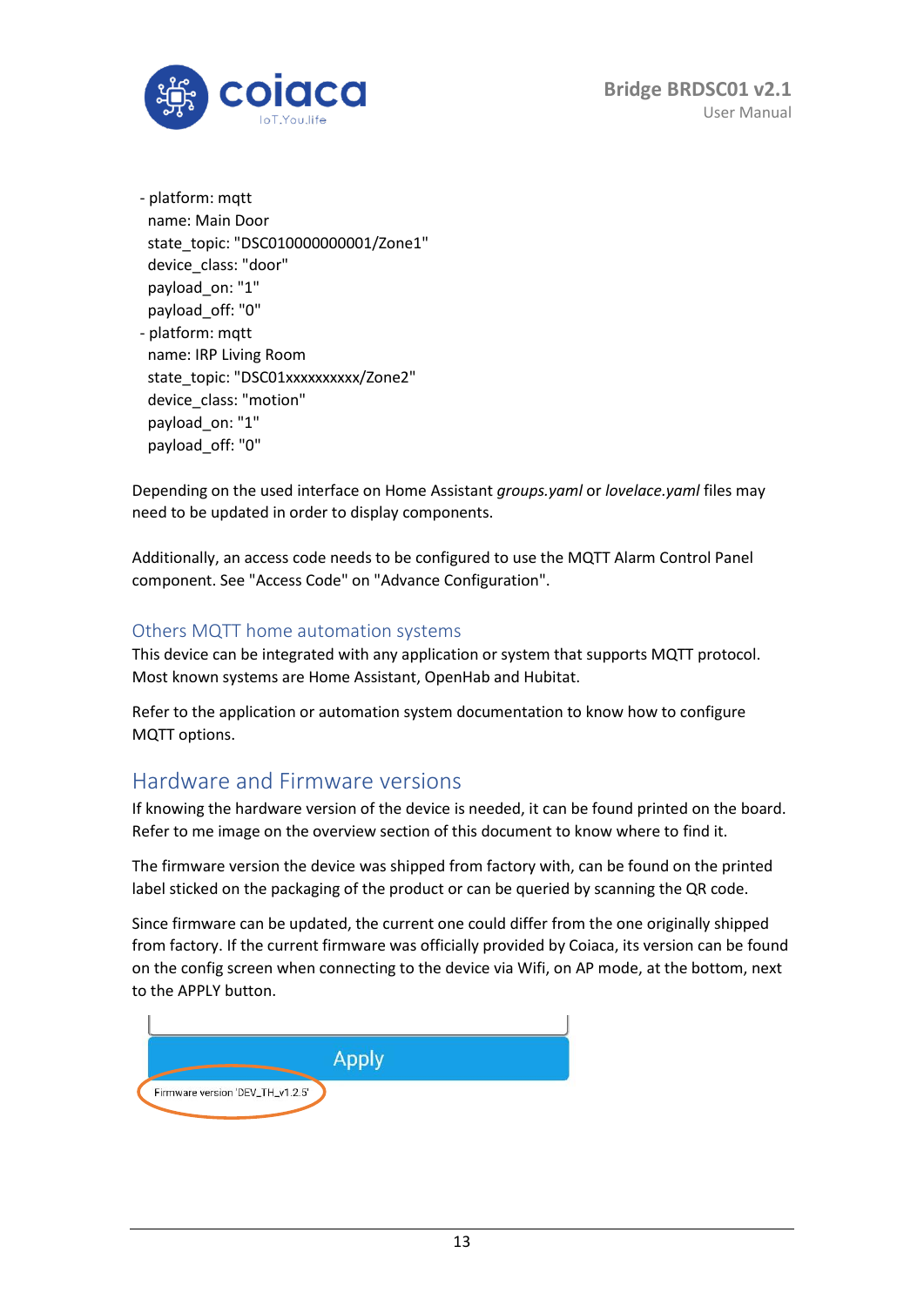

Firmware version can also be queried with the Remote Management command getConfigVersion. (A complete Remote Management commands reference can be found on coiaca.com)

If device had been updated with a non Coiaca firmware, contact the firmware provider or developer to get support.

# <span id="page-13-0"></span>Advance configuration

When integrating the device, the configuration usually needs to be adjusted.

The following are the parameters that can be set according to the implementation needs:

#### <span id="page-13-1"></span>Device ID

This is the unique identifier of the device. It´s strongly recommended not to modify this parameter.

#### <span id="page-13-2"></span>MQTT server

The server the device will connect to publish its state and to listen for commands. Can be specified as URL or IP address.

The connection to this server is unsecure. To use the device with a secure connection (TLS 1.2) "Force all traffic through this secure connection" option should be used. (See below)

#### <span id="page-13-3"></span>MQTT server port (unsecure)

Is the port MQTT server listens for unsecured connections (usual and default value is 1883)

#### <span id="page-13-4"></span>MQTT user

The username for connecting to MQTT server. This parameter is optional since some brokers may not require it.

#### <span id="page-13-5"></span>MQTT password

The password for connecting to MQTT server. This parameter is optional since some brokers may not require it.

#### <span id="page-13-6"></span>MQTT Client ID

Is the unique identifier that the device will use to connect to the MQTT broker.

When using other services or applications the vendor or provider may need to specify the value to be configured.

The default value is the concatenation of the word "Coiaca" and the default DeviceID (Ex: CoiacaDSC01000000001)

#### <span id="page-13-7"></span>Access code

This Is the access code required to disarm the DSC Alarm system and may be also required to arm based on panel configuration.

This parameter is mandatory when integrating with MQTT Alarm Control Panel component on Home Assistant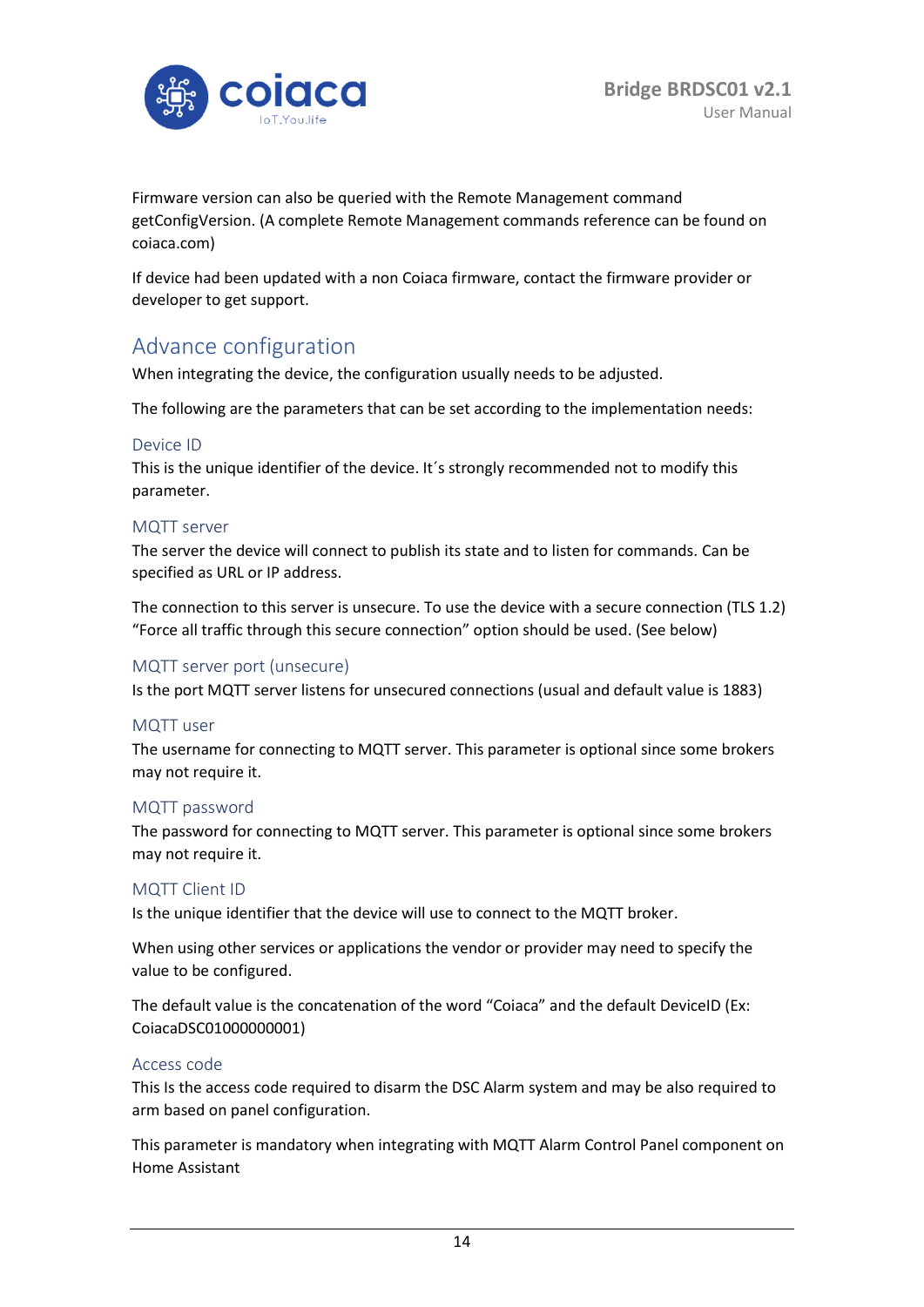



**It´s a good practice to configure a user code on the alarm system to be used exclusively with the device as Access Code in order to be able to identify the usage on the alarm system log.**

#### <span id="page-14-0"></span>Status Topic

The Status Topic is the MQTT topic where the device will publish the Birth Message when connected to the broker, and the Disconnected Message, is case connection with DSC alarm system is lost.

#### <span id="page-14-1"></span>Birth Message

Is the payload of the birth message that the device will publish every time it connects to the MQTT broker or reconnects to DSC alarm system. Default value is "online"

#### <span id="page-14-2"></span>LWT Message (Last Will Message)

Is the payload of the message that the broker will publish automatically on the Status Topic when the device disconnects from the broker. Default value is "offline"

#### <span id="page-14-3"></span>Disconnected Message

Is the payload of the message that the device will publish on the Status Topic when connected to the broker but connection with the DSC alarm system is lost. Default value is "Alarm Disconnected"

#### <span id="page-14-4"></span>Partition Topic Prefix

The device will append the partition number to this prefix to build the topic where the partition state will be published.

For instance, if this parameter is set to DSC010000000001/Partition the state of partition 1 will be published on topic DSC010000000001/Partition1, the state of partition 2 will be published on DSC010000000001/Partition2 and so on and so forth.

Payloads for partition states are: disarmed, armed away, armed home, triggered and pending.

#### <span id="page-14-5"></span>Active Partition Topic

The device will publish the active partition on this topic. Meaning that every time user change to a partition to send a command, this data will change.

#### <span id="page-14-6"></span>Zone Topic Prefix

The device will append the zone number to this prefix to build the topic where the zone state will be published.

For instance, if this parameter is set to DSC010000000001/Zone the state of zone 1 will be published on topic DSC010000000001/Zone1, the state of zone 2 will be published on DSC010000000001/Zone2 and so on and so forth.

Zone payloads are 1 for active and 0 for inactive.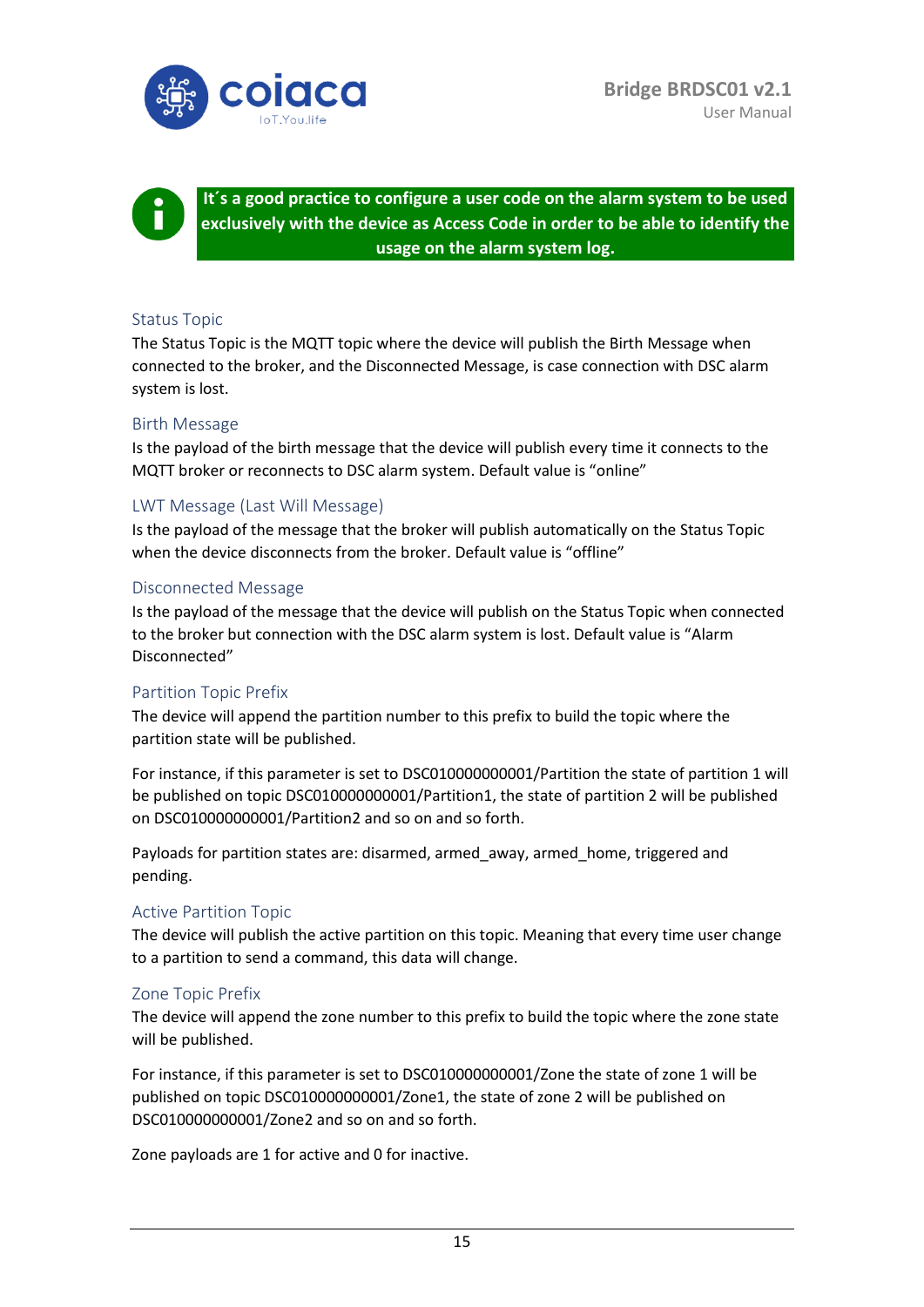

#### <span id="page-15-0"></span>Fire Topic Prefix

The device will append the partition number to this prefix to build the topic where the fire state of the partition will be published.

For instance, if this parameter is set to DSC010000000001/Fire the fire state of partition 1 will be published on topic DSC010000000001/Fire1, the fire state of partition 2 will be published on DSC010000000001/Fire2 and so on and so forth.

Fire payload is 1 when active and 0 when inactive.

#### <span id="page-15-1"></span>Trouble Topic

The device will publish the trouble status in this topic.

Trouble payload is 1 when trouble reported and 0 when no trouble.

#### <span id="page-15-2"></span>Commands Topic

This is the topic the device will subscribe to receive the commands and messages to send to the alarm system. Keys pressed on the virtual keypad will be also published on this topic.

#### <span id="page-15-3"></span>Keep Alive interval (seconds)

If this parameter is greater than 0, the device will publish a keep alive message every time this interval is elapsed.

The message payload depends on firmware version but usually includes a timestamp, the state of the connection with the Alarm system and with MQTT brokers.

#### <span id="page-15-4"></span>Keep Alive Topic

Is the topic where the keep alive message will be published.

#### <span id="page-15-5"></span>Timer ON

If set to YES enables the timer feature. Default value is NO

For disarming alarm system with the timer, the Access Code, needs to be specified. (Please refer to "Access Code" parameter on this section)



**Be aware that disarming the alarm system with a timer could imply a security risk.**

#### <span id="page-15-6"></span>Timer String

Is the string needed to program the timer feature.

#### *Timer String format*

Timer Strings contains 7 characters substrings including information about each action to be performed, the target partition, and the moment these actions will be triggered.

**First characters of the substring represent the day of the week, or the day combination when the action will be triggered**. Day combination character list is as follows:

A: Monday B: Tuesday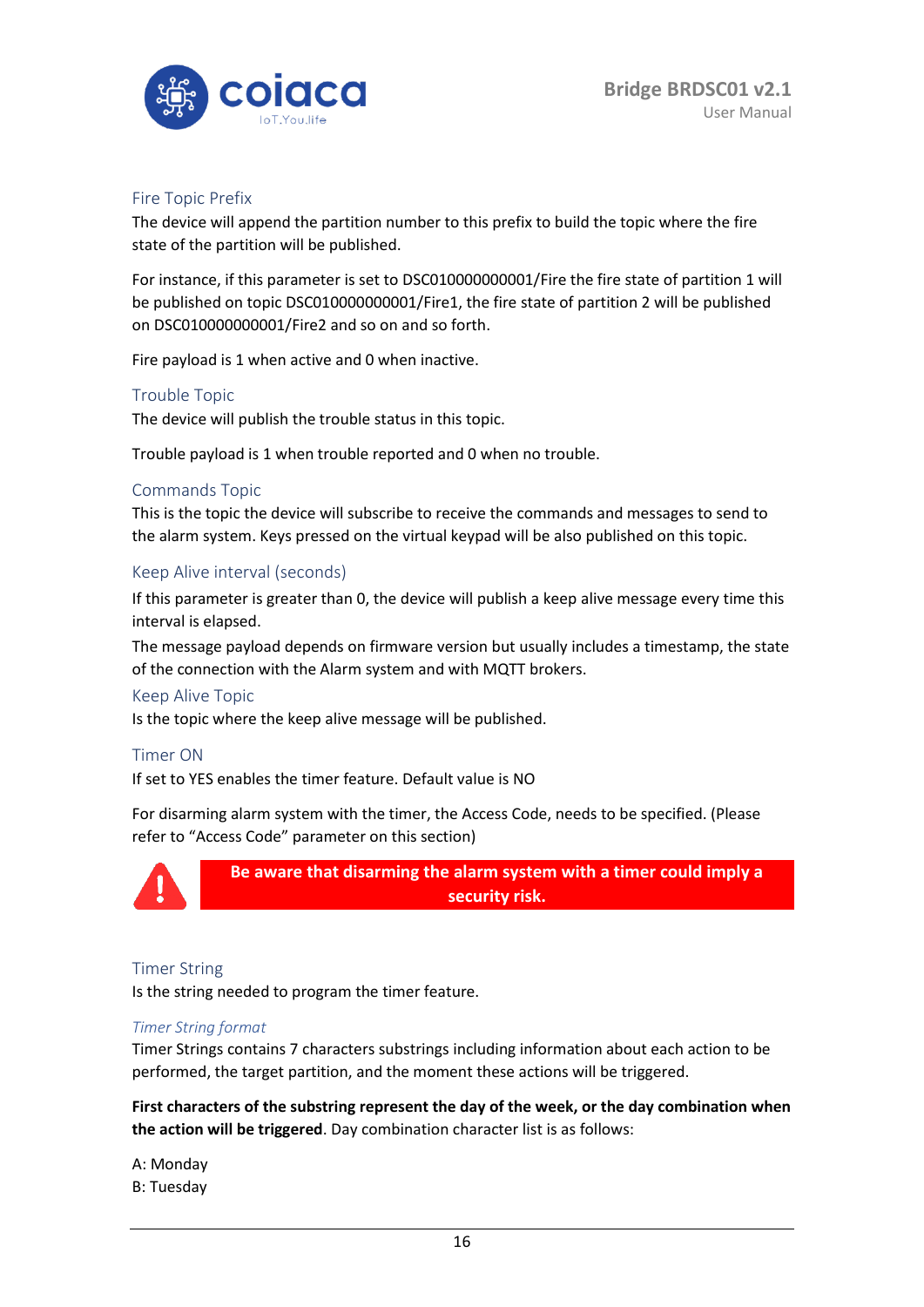

C: Wednesday D: Thursday E: Friday F: Saturday G: Sunday H: Mo, Tu, We, Th, Fr, Sa, Su I: Mo, Tu, We, Th, Fr J: Sa, Su K: Mo, Tu, We, Th, Fr, Sa L: Mo, We, Fr, M: Tu, Th, Sa N: Mo, Tu, We O: Th, Fr, Sa P: Mo, We, Fr, Su

**Next four characters represent the time when action will be triggered**, in 24hs format without separators. For instances 13:30hs is "1330" and 18:30hs is "1830"

**Next character represents the action itself**: 1 to arm stay, 2 to arm away and 0 to disarm.

**The last character represents the target partition**. Must be indicated with the partition number.

Example String:

Ex. "H090001H205911G030001G033021"

In the given example, partition 1 will be disarmed at 9hs and will be armed away at 20:59hs every day. Also, partition 1 will be disarmed every Sunday at 3am and will be armed stay at 3:30am, same day.

#### <span id="page-16-0"></span>Publish Timer String

When enabled, this option will make the device to publish timer string every time keep alive message is published, if enabled. Default value is NO

#### <span id="page-16-1"></span>NTP server

Is the time server to retrieve the date and time information from. Default value is pool.ntp.org

#### <span id="page-16-2"></span>Time Zone

Indicates the time zone the device will operate timers.

#### <span id="page-16-3"></span>NTP Update interval (seconds)

Is the interval in seconds between the attempts of NTP feature to retrieve the time from server to stay synced and updated. Default value is 300 (5 minutes)

#### <span id="page-16-4"></span>DST (Daylight Saving Time)

When enabled, this option will apply DST (Daylight Saving Time) offset to the time retrieved from server. Default value is NO (disabled)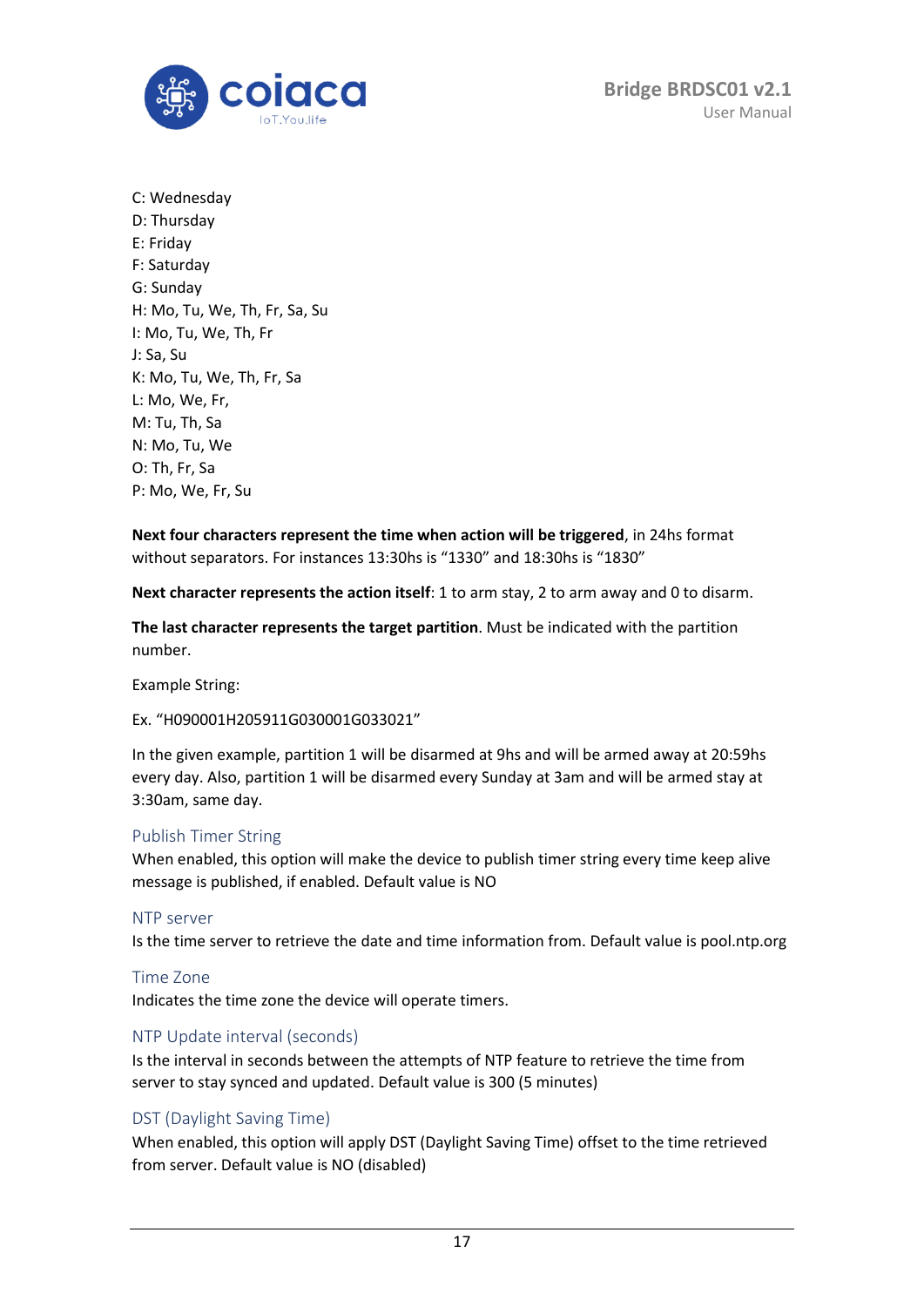

#### <span id="page-17-0"></span>MQTT Retain

MQTT retain value for publishing MQTT messages. Default value is 0 (zero, false)

#### <span id="page-17-1"></span>MQTT QoS

MQTT QoS value for publishing MQTT messages. Default value is 0 (zero)

# <span id="page-17-2"></span>Monitoring feature

When enabled, this feature will publish, in the Remote Management broker, the status of partitions and zones. The topics are built using the specified prefix on configuration and the information to be published depends on the level the feature is enabled on.

This feature requires the Remote Management MQTT broker configured in order to work properly.

#### <span id="page-17-3"></span>Enable Monitoring parameter

This parameter defines the level of information to publish for monitoring purposes:

- If set to 0, the feature is disabled and no data will be transmitted.
- If set to 1, partitions statuses are always informed as NORMAL except when triggered that are informed as TRIGGERED. This is the option that discloses the less information while enabling the monitoring feature.
- If set to 2, partitions statuses are informed as ARMED HOME, ARMED AWAY, DISARMED, PENDING and TRIGGERED.
- If set to 3, partitions statuses are informed like option 2, but zone status will be also informed as ACTIVE or INACTIVE. This is the most information disclosive option

TROUBLE and FIRE statuses are informed in all options except on 0 (feature disabled). Payloads for Trouble and Fire are 1 when active and 0 when inactive.

#### <span id="page-17-4"></span>Monitoring Topic Prefix

The device will build the topics of the monitoring feature using the prefix specified in this parameter.

Default value is MNTR/deviceId. "MNTR/DSC010000000001", for instance.

And taking the example above, topics shall be created as follows:

- MNTR/DSC010000000001/Trouble
- MNTR/DSC010000000001/Partition1
- MNTR/DSC010000000001/Partition2
- MNTR/DSC010000000001/Fire1
- MNTR/DSC010000000001/Zone1
- MNTR/DSC010000000001/Zone2
- MNTR/DSC010000000001/Zone3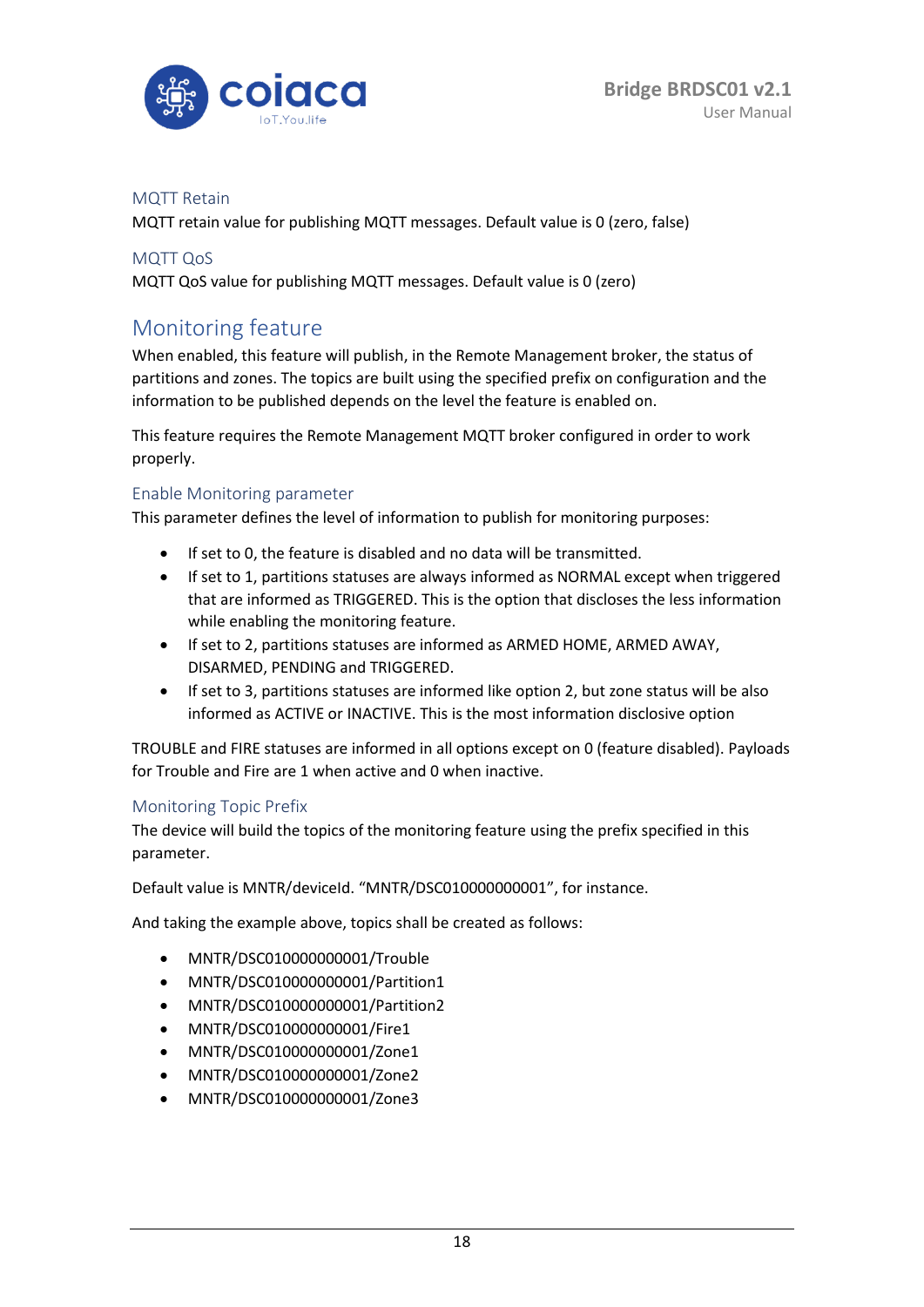

# <span id="page-18-0"></span>Remote Management

Remote management is a feature that allows to control a Coiaca device remotely. Once this feature is enabled and configured on the device, you will be able to send commands and receive responses from the unit that lets you update configuration, perform operations and/or simulate user intervention.

All these remote management tasks can be performed without interfeer on the main functionality of the device. That is why Coiaca devices are perfect for service providers that needs to control devices installed in places where physical access is difficult, restricted or sometimes unreachable.

Remote management commands reference can be found on coiaca.com

The following are the parameters for the Remote Management feature:

#### <span id="page-18-1"></span>Enable Remote Management

When enabled, Remote Management feature is enabled. Default value is YES (enabled)

#### <span id="page-18-2"></span>Remote Management Password

The password to be included as "pwd" param in JSON payload in MQTT messages to issue a Remote Management command.

This password is usually printed on a label sticked on the device. Be careful when updating this password because if forgotten, it won´t be possible to control the device with Remote Management until this password is reseted. For resetting this password, connect locally when the device is acting as AP will be needed.

#### <span id="page-18-3"></span>Remote Management MQTT server

The server the device will connect to listen for Remote Management commands and publish command results. The connection to this server mandatory secure (TLS 1.2)

#### <span id="page-18-4"></span>Remote Management MQTT server port (TLS)

Is the port Remote Management MQTT server listens for secured connections (usual and default value is 8883)

<span id="page-18-5"></span>Remote Management MQTT user Username device will use to connect to Remote Management broker

#### <span id="page-18-6"></span>Remote Management MQTT password

Password device will use to connect to Remote Management broker

#### <span id="page-18-7"></span>Force all traffic through the secure connection

If enable, this option will force the device not to use the main MQTT server connection that is unsecure. Only the broker specified for Remote Management will be used for all matters and all traffic will take place though its secure connection.

Default value is YES (enabled)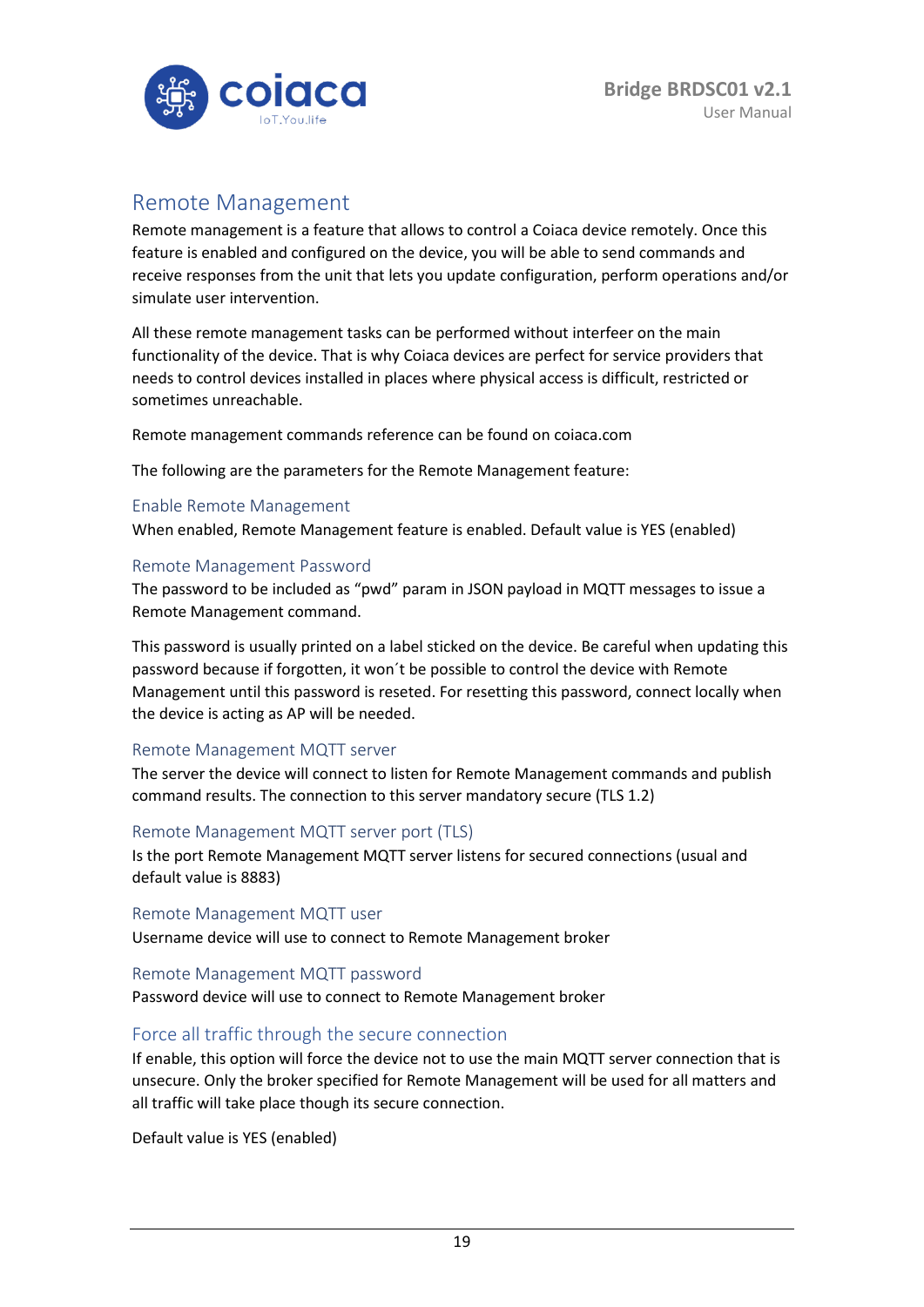

#### <span id="page-19-0"></span>Remote Management Command Topic

Is the MQTT topic the device will subscribe to listen for Remote Management commands. The default value is the concatenation of "RMgmt/" and the default DeviceID. (Ex: RMgmt/PSW3S1000000001)

#### <span id="page-19-1"></span>Remote Management Result Topic

Is the MQTT topic where the device will publish the results after executing a Remote Management command. The default value is the concatenation of "RMgmt/", the default DeviceID and "/results". (Ex: RMgmt/PSW3S1000000001/results)

#### <span id="page-19-2"></span>Remote Management MQTT Retain

MQTT retain value for publishing MQTT messages on Remote Management broker. Default value is 0 (zero, false)

#### <span id="page-19-3"></span>Remote Management MQTT QoS

MQTT QoS value for publishing MQTT messages on Remote Management broker. Default value is 0 (zero)

# <span id="page-19-4"></span>MQTT Debugging feature

Sometimes is needed to know what is happening on the device and you don´t have physical access to connect and debug. You can enable the MQTT debugging feature to get some debug information remotely.

This feature requires the Remote Management MQTT broker to be configured in order to work properly.

#### <span id="page-19-5"></span>Enable MQTT Debug parameter

When enabled, the device will publish on the specified topic, everything that happens on the device in a readable format, including deviceID.

Default value is 0 (zero, disabled).

#### <span id="page-19-6"></span>MQTT Debug Topic

Is the topic where debug messages are published when MQTT debug feature is enabled.

## <span id="page-19-7"></span>Disclaimer

It is prohibited to reproduce, transmit or distribute part or all of the contents of this document in any form, without written permission from Coiaca.

Coiaca reserves the rights to modify, improve, replace or cancel this product without any prior notification.

Coiaca reserves the rights to change or cancel the content of this document without any prior notification.

#### <span id="page-19-8"></span>**Warranty**

This Limited Warranty applies to Coiaca products still within their original warranty period.